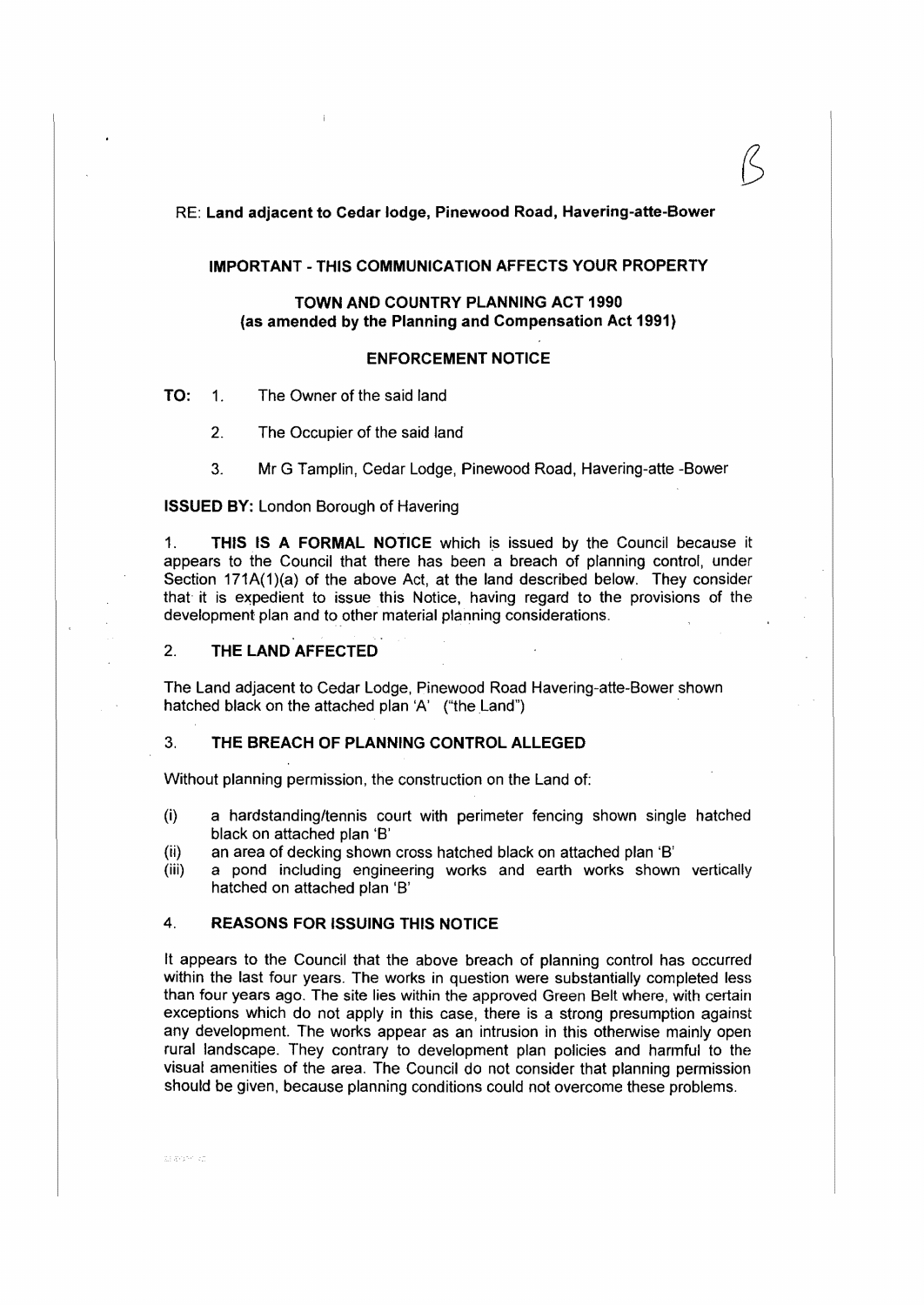In making its decision to issue this Notice the Council considered that the unauthorised use is contrary to the following policies of the Havering Unitary Development Plan: policies GRB2, GRB6, GRB15 and ENV1

### 5. **WHAT YOU ARE REQUIRED TO DO**

- (i) Remove the hardstanding/tennis court including associated perimeter fencing from the Land Time for compliance: Three months from the effective date of this notice.
- (ii) Remove the area of decking from the Land Time for compliance: Three months from the effective date of this notice.
- (iii) Remove the pond including associated engineering works and earth works from the Land Time for compliance: Three months from the effective date of this notice
- (iv) Remove from the Land all building materials and rubble arising from compliance with requirements (i) to (iii) above Time for compliance: Three months from the effective date of this notice
- (v) Return the Land to its former vegetated rural appearance, condition· and levels as it existed in October 2001 before the breach occurred by:<br>(a) reinstatement of the earth moved/removed from the pond
	- reinstatement of the earth moved/removed from the pond excavation and the hardstanding/tennis court site
	- (b) reinstatement of the boundary between the original garden of Cedar Lodge and the Land

Time for compliance: Three months from the effective date of this notice

# 6. **WHEN THIS NOTICE TAKES EFFECT**

This Notice takes effect on 28<sup>th</sup> February 2004, unless an appeal is made against it beforehand

Dated: 16<sup>th</sup> January 2004

Signed:

Authorised Officer

on behalf of London Borough of Havering Town Hall Main Road Romford RM1 380

EMPH &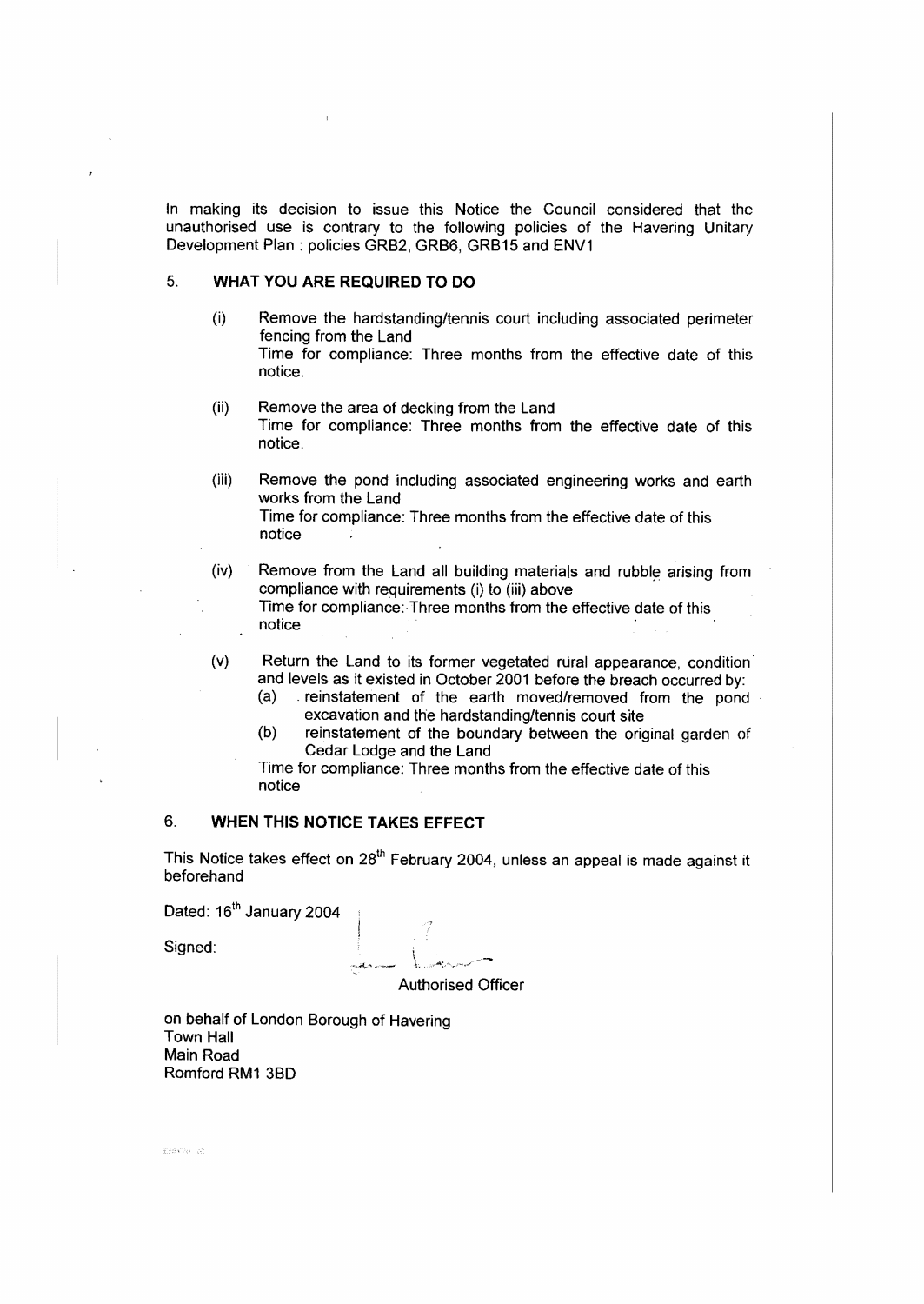#### **YOUR RIGHT OF APPEAL**

You can appeal against this Enforcement Notice to the Secretary of State by the 28<sup>th</sup> February 2004. Further details are given in the attached explanatory note.

# **WHAT HAPPENS IF YOU DO NOT APPEAL**

If you do not appeal against this Enforcement Notice, it will take effect on  $28<sup>th</sup>$ February 2004 and you must then ensure that the required steps for complying with it, for which you may be held responsible, are taken within the period specified in the Notice.

# **FAILURE TO COMPLY WITH AN ENFORCEMENT NOTICE WHICH HAS TAKEM EFFECT CAN RESULT IN PROSECUTION AND/OR REMEDIAL ACTION BY THE COUNCIL.**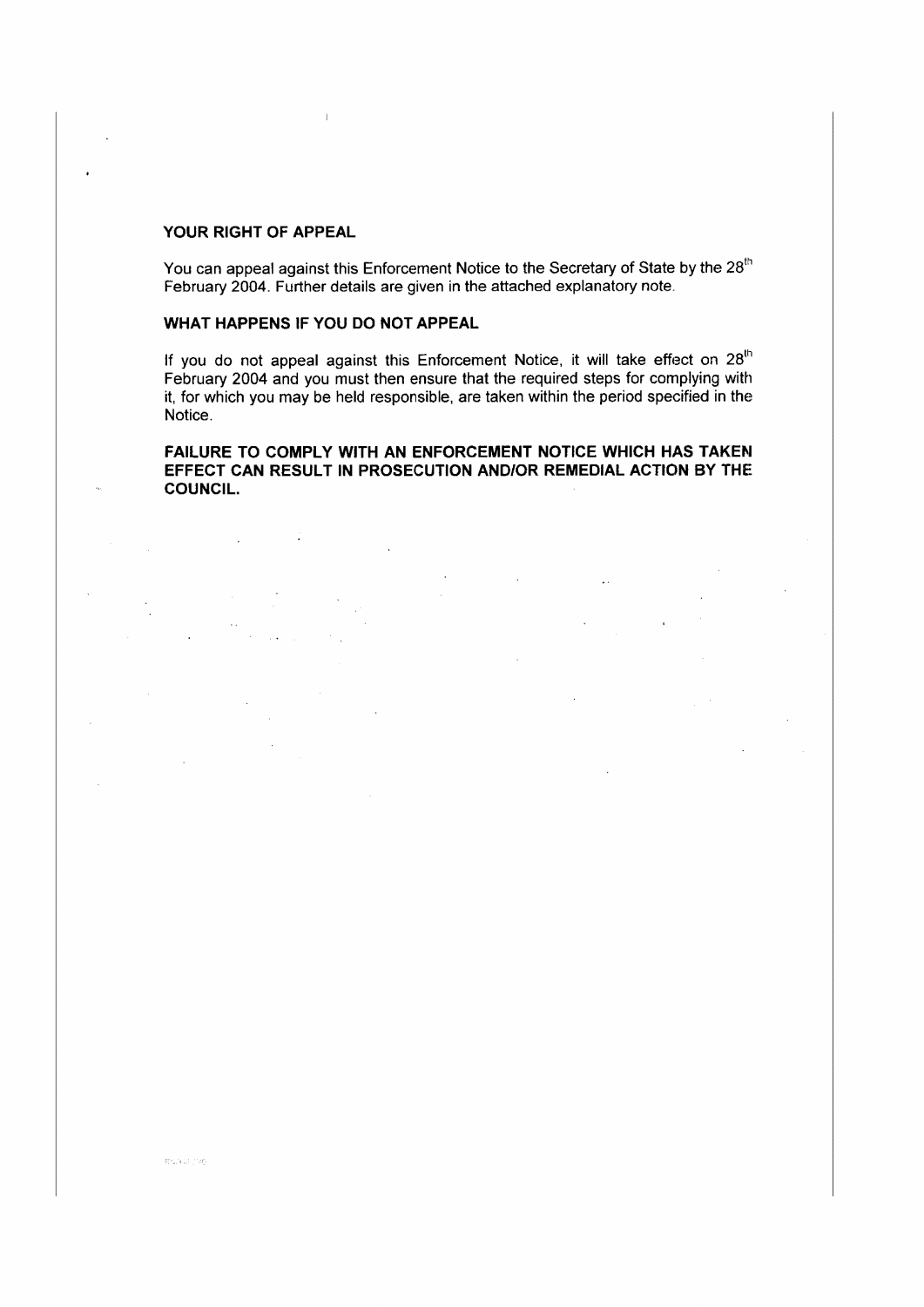

angless inteproduced irons are ordinance our rey mapping man are pormours on the<br>applied Controller of Her Majesty's Stationery Office (c) Crown copyright.<br>Applied Magnificenced reservation of the Co Unauthorised reproduction infinities Crown Copyright and may lead to<br>prosecution or civil proceedings. London Borough of Havening LA086428 2002.

 $\mathsf f$  $\mathcal{L}$ 

# DATE: 24/09/2002

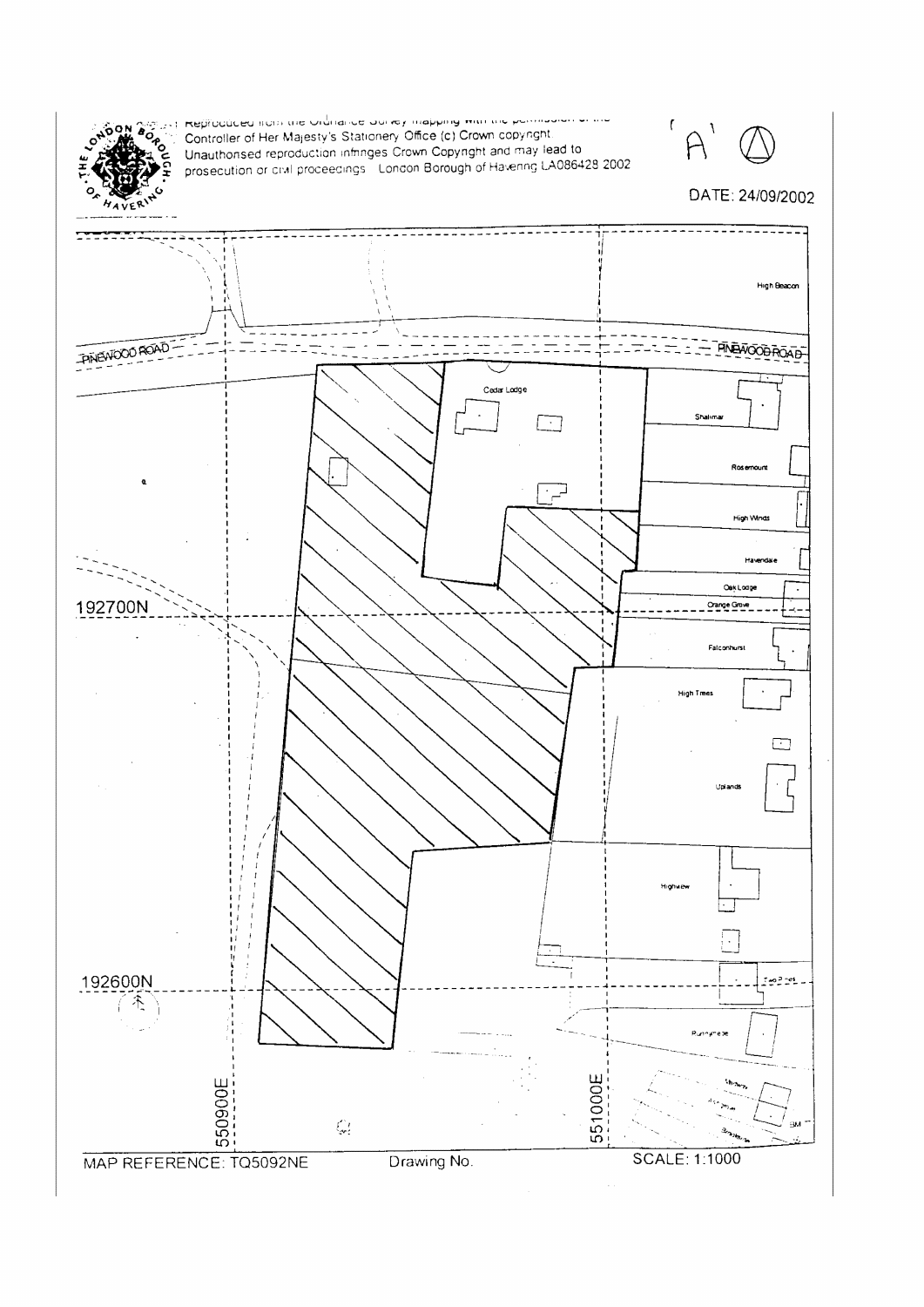

Reproduced from the Ordnance Survey mapping with the permission of the Controller of Her Majesty's Stationery Office (c) Crown copyright. Unauthorised reproduction infringes Crown Copyright and may lead to prosecution or c



# DATE: 24/09/2002

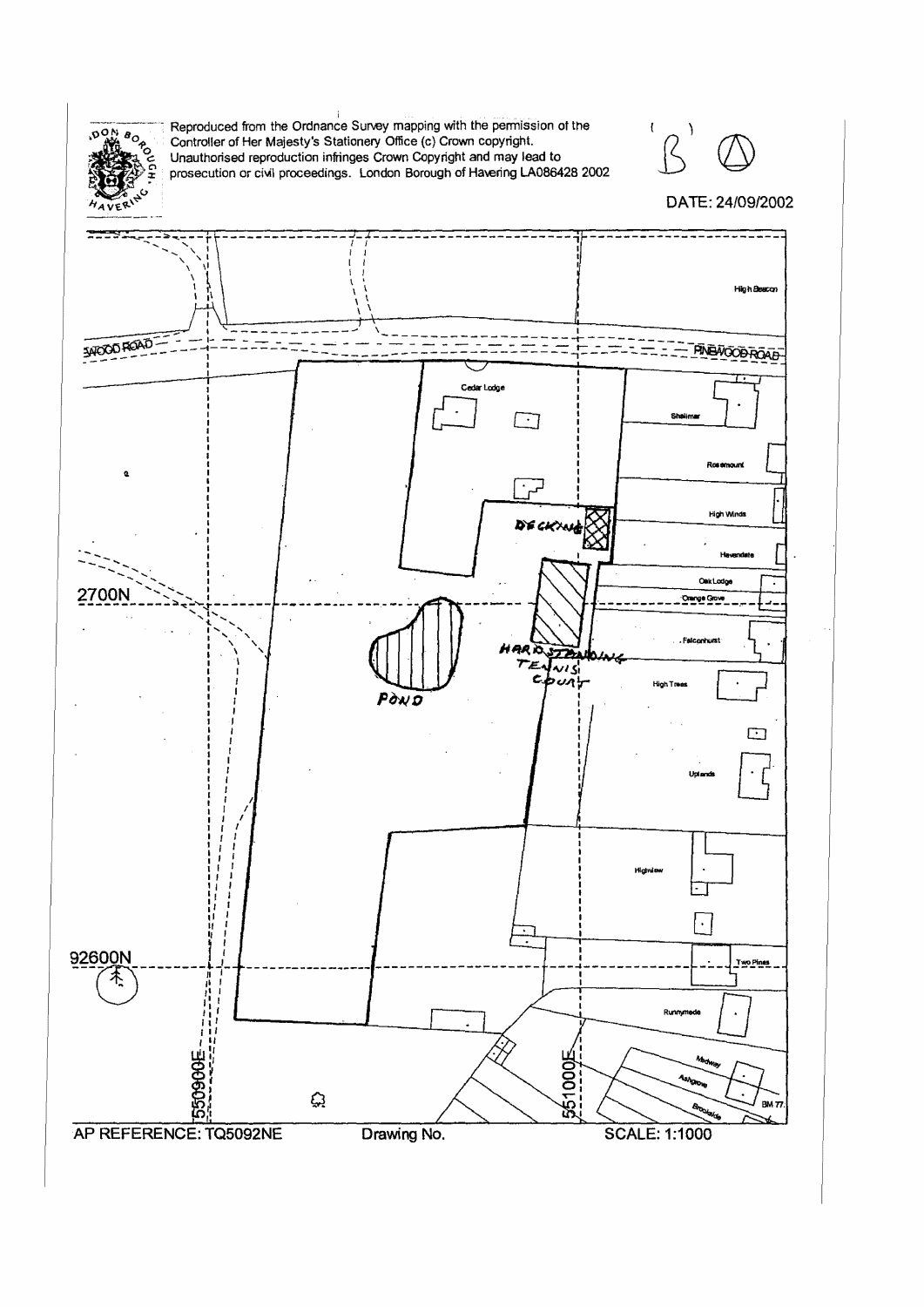#### **EXPLANATORY NOTES**

#### **STATUTORY PROVISIONS**

A summary of Sections 171A, 171B and 172 to 177 of the Town and Country Planning Act 1990 (as amended) is enclosed with this Notice.

#### **YOUR RIGHT OF APPEAL**

You can appeal against this Notice, but any appeal must be in writing and received, or posted (with the postage paid and properly addressed) in time to be received in the ordinary course of the post, by the Secretary of State before  $28<sup>th</sup>$  February 20034. The enclosed booklet "Enforcement Appeals - A guide to Procedure" sets out your rights. Read it carefully. If you appeal you should use the enclosed appeal forms. Two copies are for you to send to the Secretary of State if you decide to appeal. The other is for you to keep as a duplicate for your own records. You should also send the Secretary of State a copy of the Enforcement Notice.

#### **GROUNDS OF APPEAL**

The grounds of appeal are set out in Section 174 of the Town and.Country. Planning Act 1990 and are also set out on pages  $2 - 5$  the enclosed appeal forms.

#### **PLANNING APPLICATION FEE**

Should wish to appeal on ground (a) - that planning permission should be granted for the unauthorised development - then a fee of £1100 is payable both to the Secretary of State and to the Council. If the fees are not paid then that ground of appeal will not be valid.

#### **STATEMENT ON GROUNDS OF APPEAL**

You must submit to the Secretary of State, either when giving notice of appeal or within 14 days from the date on which the Secretary of State sends him a notice so requiring him, a statement in writing specifying the grounds on which you are appealing against the enforcement notice and stating briefly the facts on which you propose to rely in support of each of those grounds.

#### **RECIPIENTS OF THE ENFORCEMENT NOTICE**

The names and addresses of all the persons on whom the Enforcement Notice has been served are:

- 1. The Owner of the said land
- 2. The Occupier of the said land
- 3. Mr G Tamplin, Cedar Lodge, Pinewood Road, Havering-atte -Bower

e Pakitán, List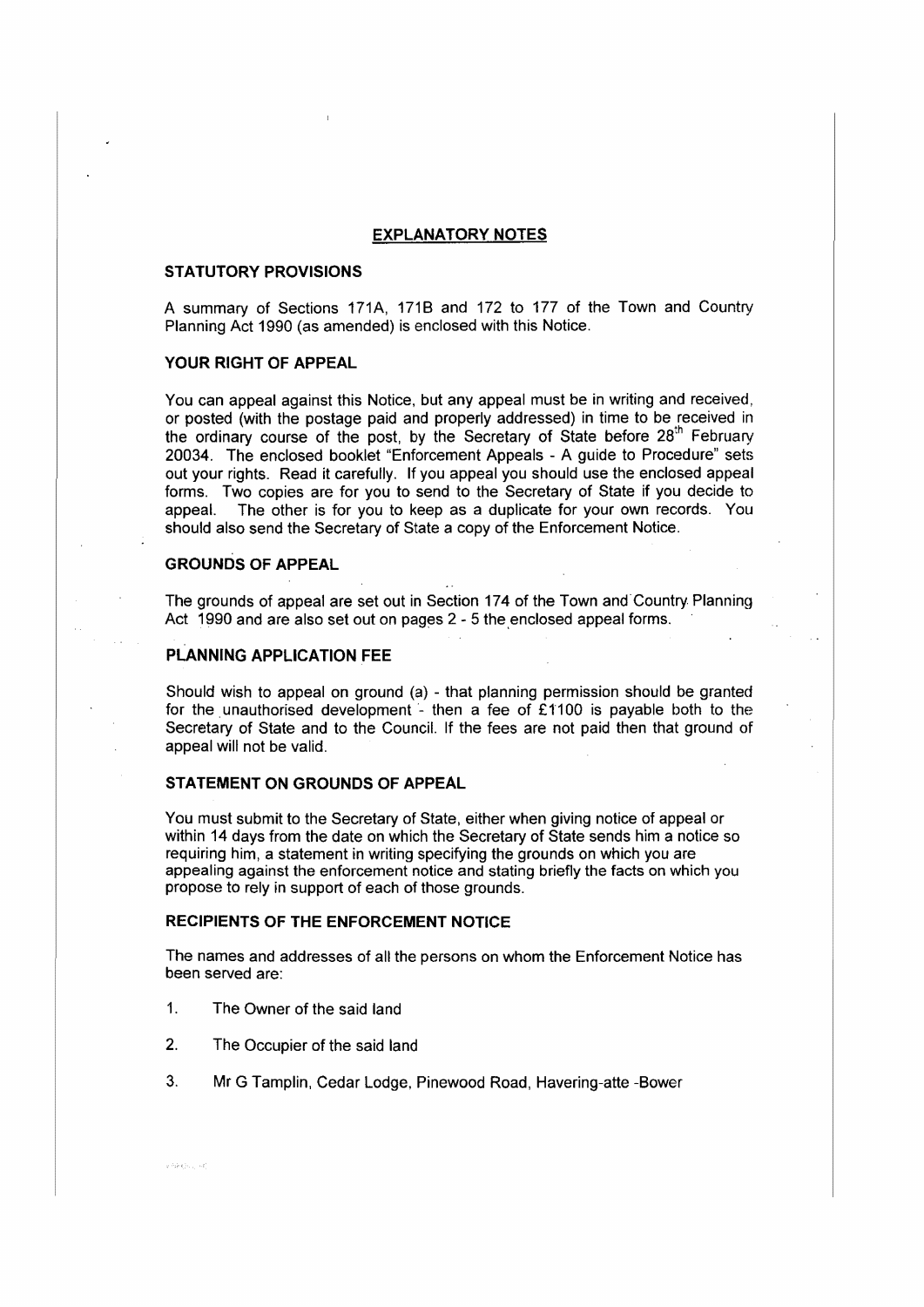#### RE: Land adjacent to Cedar lodge, Pinewood **Road,** Havering-atte-Bower

#### IMPORTANT - THIS COMMUNICATION AFFECTS YOUR PROPERTY

 $A$ 

## TOWN AND COUNTRY PLANNING ACT 1990 (as amended by the Planning and Compensation Act 1991)

#### **ENFORCEMENT NOTICE**

TO: 1. The Owner of the said land

2. The Occupier of the said land

3. Mr G Tamplin, Cedar Lodge, Pinewood Road, Havering-atte -Bower

## **ISSUED BY:** London Borough of Havering

1. **THIS IS A FORMAL NOTICE** which 1s issued by the Council because it appears to the Council that there has been a breach of planning control, under Section 171A(1)(a) of the above Act, at the land described below. They consider that it is expedient to issue this Notice, having regard to the provisions of the development plan and to other material planning considerations.

#### **2. THE LAND AFFECTED**

The Land adjacent to Cedar Lodge, Pinewood Road Havering-atte-Bower shown hatched black on the attached plan ("the Land").

# 3. **THE BREACH OF PLANNING CONTROL ALLEGED**

Without planning permission a material change of use of the Land to residential garden use by its incorporation into the garden of Cedar Lodge

# **4. REASONS FOR ISSUING THIS NOTICE**

**It** appears to the Council that the above breach of planning control has occurred within the last ten years. The unauthorised use is not recognised as appropriate for the Green Belt. It is therefore harmful to the function, character and appearance of the Green Belt and is harmful to the visual qualities of the surrounding area. The Council do not consider that planning permission should be given, because planning conditions could not overcome these problems.

In making its decision to issue this Notice the Council considered that the unauthorised use is contrary to the following policies of the Havering Unitary Development Plan: policies GRB2, GRB6 and GRB15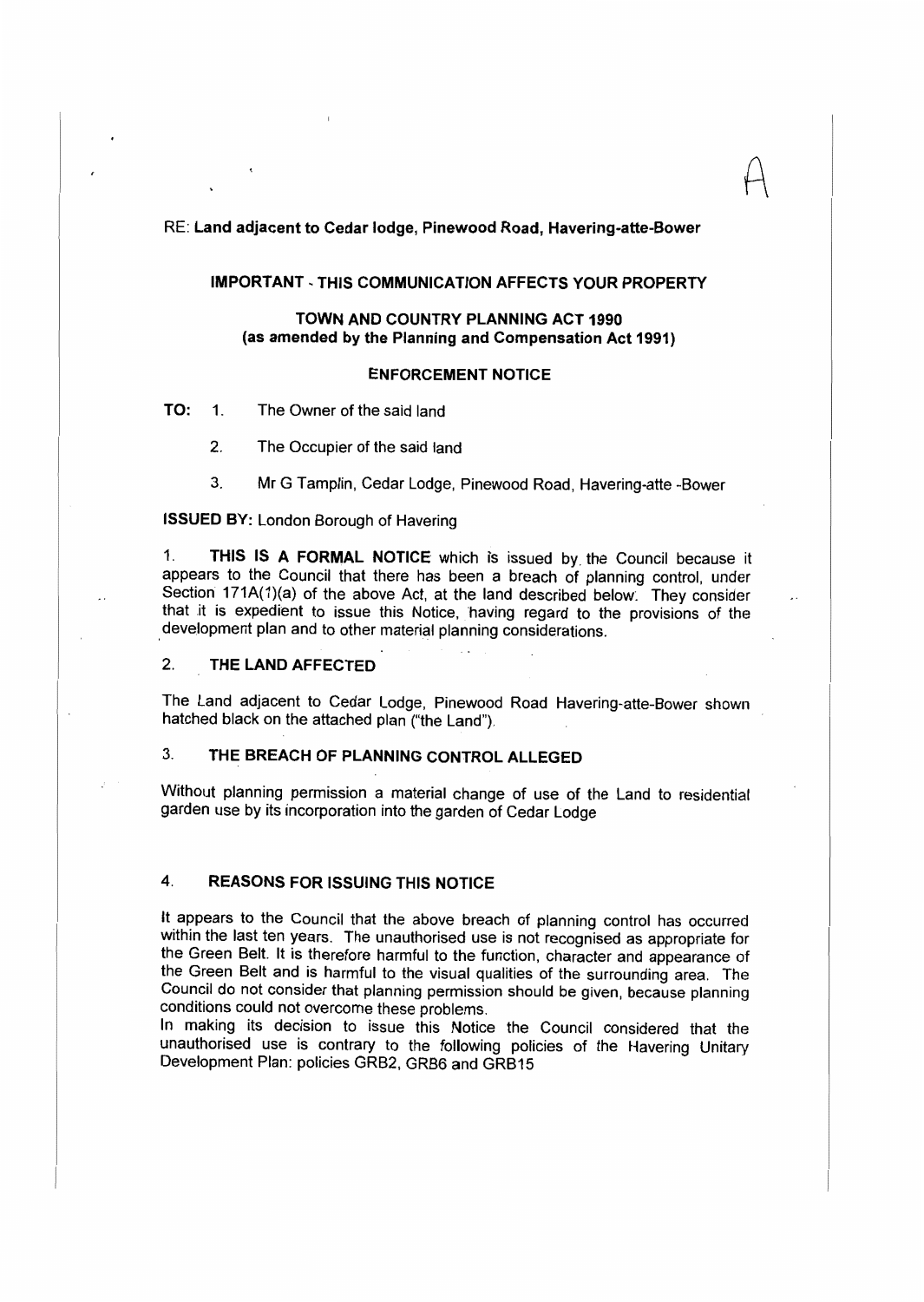#### 5. **WHAT YOU ARE REQUIRED TO DO**

(i) Stop using the land for a residential garden

Time for compliance: One month from the effective date of this notice.

(ii) Remove from the land all machinery and installations brought onto the land in connection with the unauthorised use

Time for compliance: One month from the effective date of this notice

#### 6. **WHEN THIS NOTICE TAKES EFFECT**

This Notice takes effect on 28<sup>th</sup> February 2004, unless an appeal is made against it beforehand

Dated: 16<sup>th</sup> January 2004

Signed: \

Authorised Officer

"i

,-fl/ ..- *\_J-,1'·,,* ~-........

on behalf of London Borough of Havering Town Hall Main Road Romford RM1 38D

# **YOUR RIGHT OF APPEAL**

You can appeal against this Enforcement Notice to the Secretary of State by the 28<sup>th</sup> February 2004. Further details are given in the attached explanatory note.

### **WHAT HAPPENS** IF **YOU DO NOT APPEAL**

If you do not appeal against this Enforcement Notice, it will take effect on 28<sup>th</sup> February 2004 and you must then ensure that the required steps for complying with it, for which you may be held responsible, are taken within the period specified in the Notice.

**FAILURE TO COMPLY WITH AN ENFORCEMENT NOTICE WHICH HAS TAKEN**  EFFECT CAN RESULT **IN PROSECUTION AND/OR REMEDIAL ACTION BY** THE **COUNCIL.**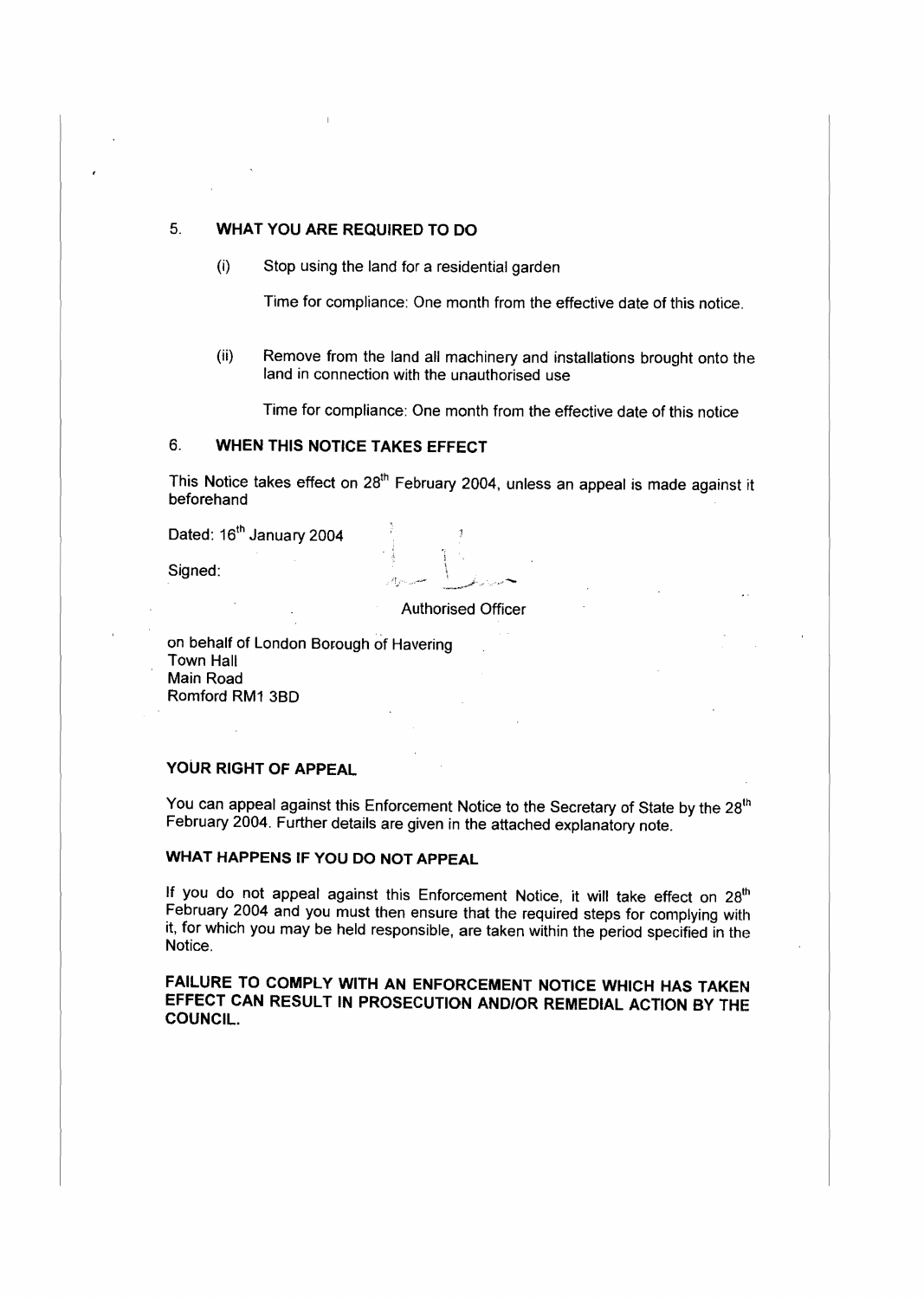

Reproduced from the Ordnance Survey mapping with the permission of the Controller of Her Majesty's Stationery Office (c) Crown copyright. Unauthorised reproduction infinities Crown Copyright and may lead to<br>prosecution or civil proceedings. London Borough of Havening LA086428 2002.



DATE: 24/09/2002

# --------------------**High Beacon** FINEWOOD ROAD **ALANDRA PROPERTY AND ACCOUNTING**  $\overline{\mathbb{C}}$  . Cedar Lodge Shalima Roser **High Winds** Havenda  $\bar{\mathcal{A}}$  . **Cek Lodge** 192700N **Curve** Gove Falconhurst High Trees □ þ  $\frac{1}{t}$ 192600N Two Pinet 齐 551000E 550900E  $\mathbb{Q}$ **SCALE: 1:1000** MAP REFERENCE: TQ5092NE Drawing No.